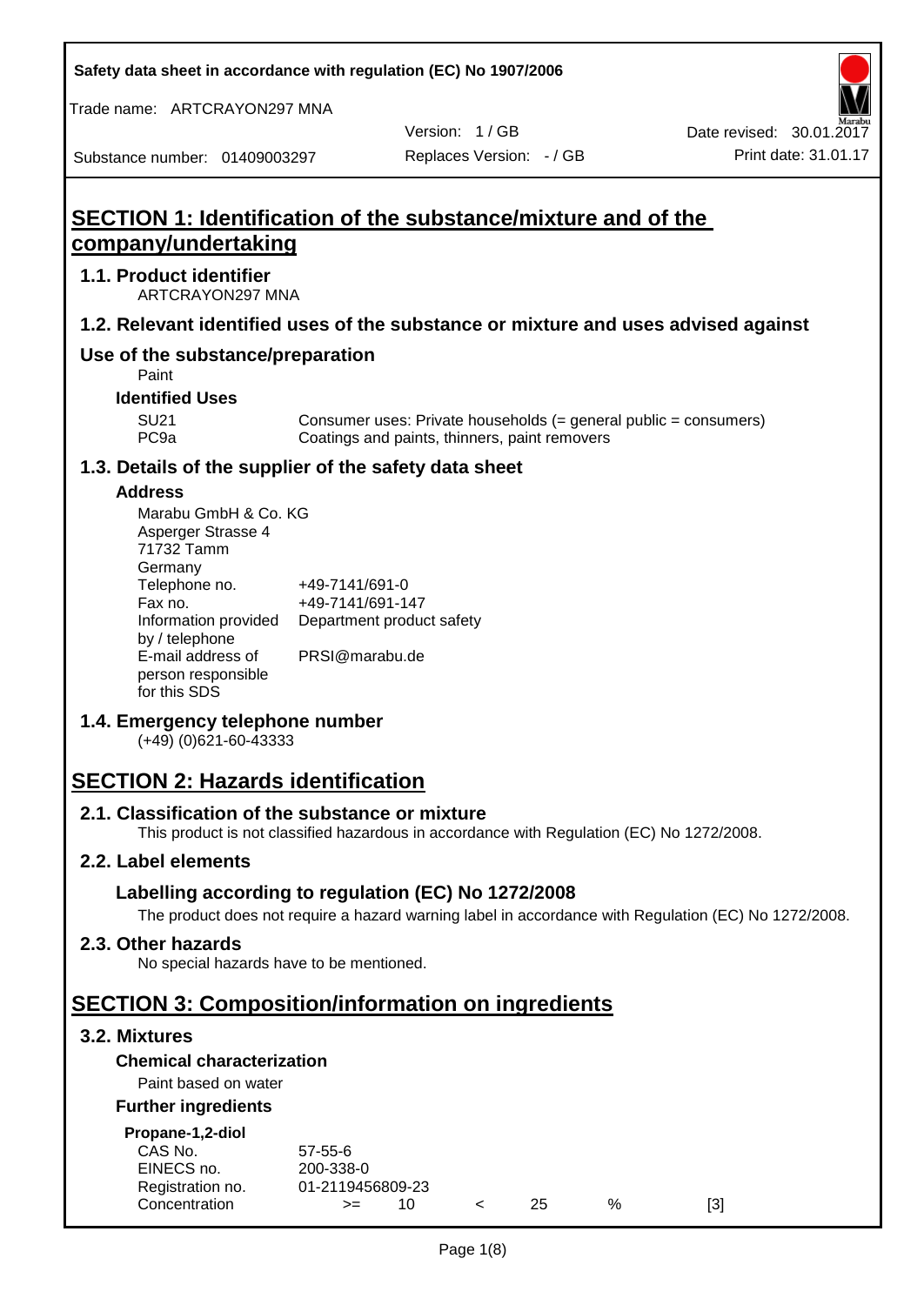#### **Safety data sheet in accordance with regulation (EC) No 1907/2006**

Trade name: ARTCRAYON297 MNA

Substance number: 01409003297 Version: 1 / GB Replaces Version: - / GB Print date: 31.01.17 Date revised: 30.01.2

# **Glycerol**

| CAS No.       | $56 - 81 - 5$ |  |   |     |
|---------------|---------------|--|---|-----|
| EINECS no.    | 200-289-5     |  |   |     |
| Concentration | >=            |  | % | [3] |

[3] Substance with occupational exposure limits

# **SECTION 4: First aid measures**

## **4.1. Description of first aid measures**

#### **After skin contact**

Wash with plenty of water and soap. Do NOT use solvents or thinners.

#### **After eye contact**

Separate eyelids, wash the eyes thoroughly with water (15 min.). In case of irritation consult an oculist.

#### **After ingestion**

Rinse mouth thoroughly with water. If larger amounts are swallowed or in the event of symptoms take medical treatment.

#### **4.2. Most important symptoms and effects, both acute and delayed** Until now no symptoms known so far.

## **4.3. Indication of any immediate medical attention and special treatment needed Hints for the physician / treatment**

Treat symptomatically

# **SECTION 5: Firefighting measures**

# **5.1. Extinguishing media**

## **Suitable extinguishing media**

Carbon dioxide, Foam, Sand, Water

# **5.2. Special hazards arising from the substance or mixture**

In the event of fire the following can be released: Carbon monoxide (CO); dense black smoke; Carbon dioxide (CO2); Sulphur dioxide (SO2)

## **5.3. Advice for firefighters**

## **Other information**

Collect contaminated fire-fighting water separately, must not be discharged into the drains.

# **SECTION 6: Accidental release measures**

**6.1. Personal precautions, protective equipment and emergency procedures** No particular measures required.

## **6.2. Environmental precautions**

No particular measures required.

## **6.3. Methods and material for containment and cleaning up**

Clean preferably with a detergent - avoid use of solvents.

#### **6.4. Reference to other sections**

Information regarding Safe handling, see Section 7. Information regarding personal protective measures, see Section 8. Information regarding waste disposal, see Section 13.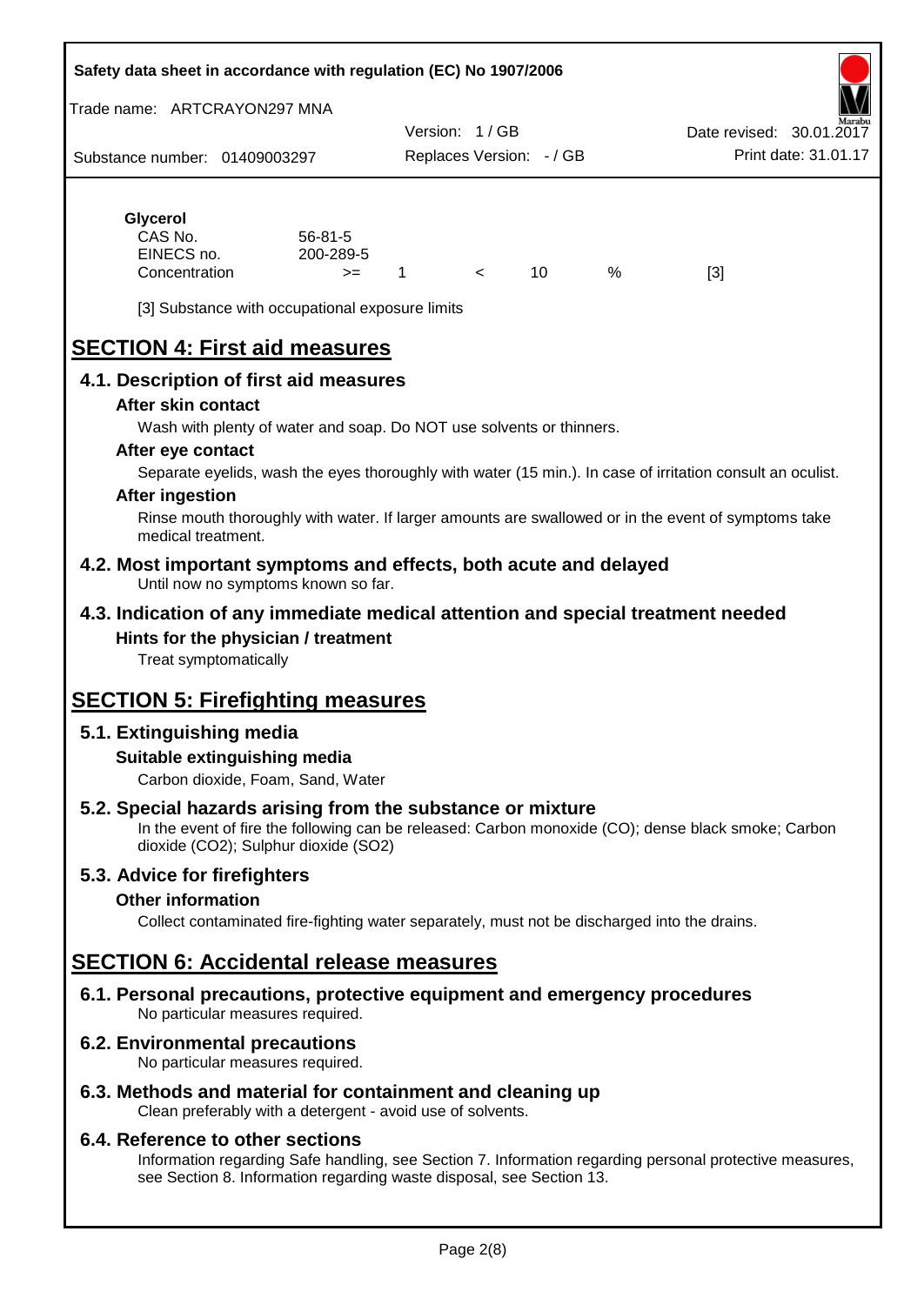| Safety data sheet in accordance with regulation (EC) No 1907/2006                                                                                                             |                   |                                                                                                                                                                                          |                          |
|-------------------------------------------------------------------------------------------------------------------------------------------------------------------------------|-------------------|------------------------------------------------------------------------------------------------------------------------------------------------------------------------------------------|--------------------------|
| Trade name: ARTCRAYON297 MNA                                                                                                                                                  |                   |                                                                                                                                                                                          |                          |
|                                                                                                                                                                               |                   | Version: 1/GB                                                                                                                                                                            | Date revised: 30.01.2017 |
| Substance number: 01409003297                                                                                                                                                 |                   | Replaces Version: - / GB                                                                                                                                                                 | Print date: 31.01.17     |
| <b>SECTION 7: Handling and storage</b>                                                                                                                                        |                   |                                                                                                                                                                                          |                          |
| 7.1. Precautions for safe handling<br><b>Advice on safe handling</b><br>Advice on protection against fire and explosion<br>No special measures required.<br>Temperature class | T <sub>2</sub>    | Avoid skin and eye contact. Smoking, eating and drinking shall be prohibited in application area.<br>Classification of fires / temperature class / Ignition group / Dust explosion class |                          |
| 7.2. Conditions for safe storage, including any incompatibilities<br>Requirements for storage rooms and vessels<br>Store in frostfree conditions.                             |                   |                                                                                                                                                                                          |                          |
| Storage class according to TRGS 510<br>Storage class according to 12<br><b>TRGS 510</b>                                                                                       |                   | Non-combustible liquids                                                                                                                                                                  |                          |
| 7.3. Specific end use(s)<br>Paint                                                                                                                                             |                   |                                                                                                                                                                                          |                          |
| <b>SECTION 8: Exposure controls/personal protection</b>                                                                                                                       |                   |                                                                                                                                                                                          |                          |
| 8.1. Control parameters                                                                                                                                                       |                   |                                                                                                                                                                                          |                          |
| <b>Exposure limit values</b>                                                                                                                                                  |                   |                                                                                                                                                                                          |                          |
| Glycerol                                                                                                                                                                      |                   |                                                                                                                                                                                          |                          |
| List                                                                                                                                                                          | EH40<br>WEL       |                                                                                                                                                                                          |                          |
| <b>Type</b><br>Value                                                                                                                                                          | 10                | mg/m <sup>3</sup>                                                                                                                                                                        |                          |
| <b>Status: 2011</b>                                                                                                                                                           |                   |                                                                                                                                                                                          |                          |
| Propane-1,2-diol                                                                                                                                                              |                   |                                                                                                                                                                                          |                          |
| List                                                                                                                                                                          | <b>EH40</b>       |                                                                                                                                                                                          |                          |
| <b>Type</b><br>Value                                                                                                                                                          | <b>OES</b><br>10  | mg/m <sup>3</sup>                                                                                                                                                                        |                          |
| <b>Status: 2011</b>                                                                                                                                                           |                   |                                                                                                                                                                                          |                          |
| <b>Other information</b>                                                                                                                                                      |                   |                                                                                                                                                                                          |                          |
| There are not known any further control parameters.                                                                                                                           |                   |                                                                                                                                                                                          |                          |
| 8.2. Exposure controls                                                                                                                                                        |                   |                                                                                                                                                                                          |                          |
| <b>Exposure controls</b><br>Provide adequate ventilation.                                                                                                                     |                   |                                                                                                                                                                                          |                          |
| <b>SECTION 9: Physical and chemical properties</b>                                                                                                                            |                   |                                                                                                                                                                                          |                          |
| 9.1. Information on basic physical and chemical properties                                                                                                                    |                   |                                                                                                                                                                                          |                          |
| <b>Form</b>                                                                                                                                                                   | liquid            |                                                                                                                                                                                          |                          |
| <b>Colour</b>                                                                                                                                                                 | coloured          |                                                                                                                                                                                          |                          |
| <b>Odour</b>                                                                                                                                                                  | odourless         |                                                                                                                                                                                          |                          |
| <b>Odour threshold</b>                                                                                                                                                        |                   |                                                                                                                                                                                          |                          |
| Remarks                                                                                                                                                                       | No data available |                                                                                                                                                                                          |                          |
| <b>Melting point</b>                                                                                                                                                          |                   |                                                                                                                                                                                          |                          |
| Remarks                                                                                                                                                                       | not determined    |                                                                                                                                                                                          |                          |

 $\mathbf{r}$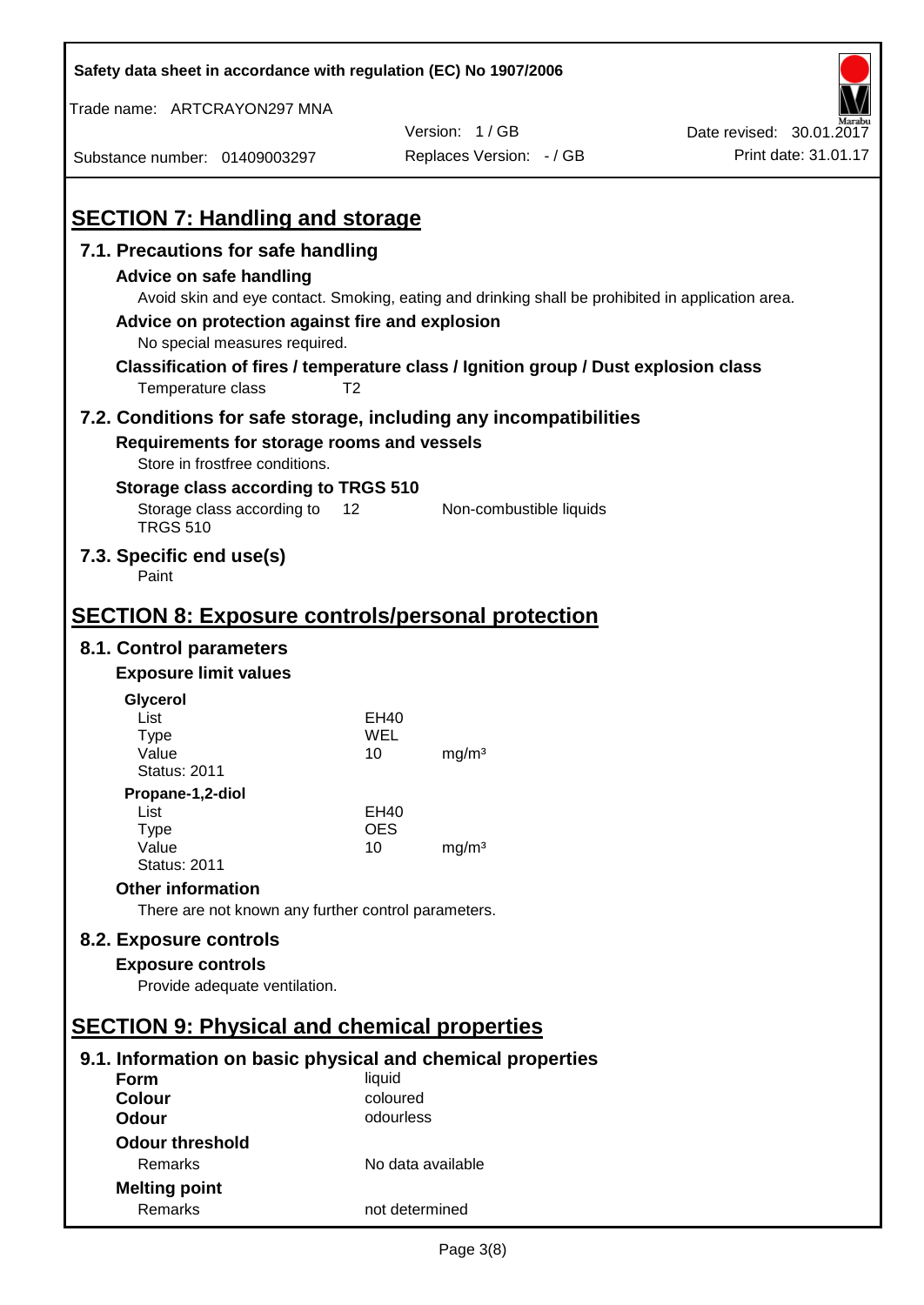| Safety data sheet in accordance with regulation (EC) No 1907/2006                                                           |                                                                    |                          |  |  |
|-----------------------------------------------------------------------------------------------------------------------------|--------------------------------------------------------------------|--------------------------|--|--|
| Trade name: ARTCRAYON297 MNA                                                                                                | Version: 1/GB                                                      | Date revised: 30.01.2017 |  |  |
| Substance number: 01409003297                                                                                               | Replaces Version: - / GB                                           | Print date: 31.01.17     |  |  |
| <b>Freezing point</b><br>Remarks<br>Initial boiling point and boiling range                                                 | not determined                                                     |                          |  |  |
| Value<br>Pressure<br>Source<br><b>Flash point</b><br>Remarks                                                                | 100<br>appr.<br>1.013<br>hPa<br>Literature value<br>Not applicable | $^{\circ}C$              |  |  |
| Evaporation rate (ether $= 1$ ) :<br>Remarks<br><b>Flammability (solid, gas)</b><br>Not applicable                          | not determined                                                     |                          |  |  |
| Upper/lower flammability or explosive limits<br>Lower explosion limit<br>Upper explosion limit<br>Source<br>Vapour pressure | 2,6<br>appr.<br>12,5<br>appr.<br>Literature value                  | $%$ (V)<br>$%$ (V)       |  |  |
| Value<br>Temperature<br>Method                                                                                              | 23<br>appr.<br>20<br>°C<br>Value taken from the literature         | hPa                      |  |  |
| <b>Vapour density</b><br>Remarks<br><b>Density</b><br>Remarks                                                               | not determined<br>not determined                                   |                          |  |  |
| <b>Solubility in water</b><br>Remarks<br>Ignition temperature                                                               | miscible                                                           |                          |  |  |
| Value<br>Source<br><b>Viscosity</b><br>Remarks                                                                              | 371<br>appr.<br>Literature value                                   | $^{\circ}C$              |  |  |
| Remarks<br>9.2. Other information<br><b>Other information</b><br>None known                                                 | not determined                                                     |                          |  |  |
| <b>SECTION 10: Stability and reactivity</b>                                                                                 |                                                                    |                          |  |  |
| 10.1. Reactivity<br>None                                                                                                    |                                                                    |                          |  |  |
| 10.2. Chemical stability<br>No hazardous reactions known.                                                                   |                                                                    |                          |  |  |
| 10.3. Possibility of hazardous reactions<br>No hazardous reactions known.                                                   |                                                                    |                          |  |  |
| 10.4. Conditions to avoid<br>No hazardous reactions known.                                                                  |                                                                    |                          |  |  |
| 10.5. Incompatible materials                                                                                                |                                                                    |                          |  |  |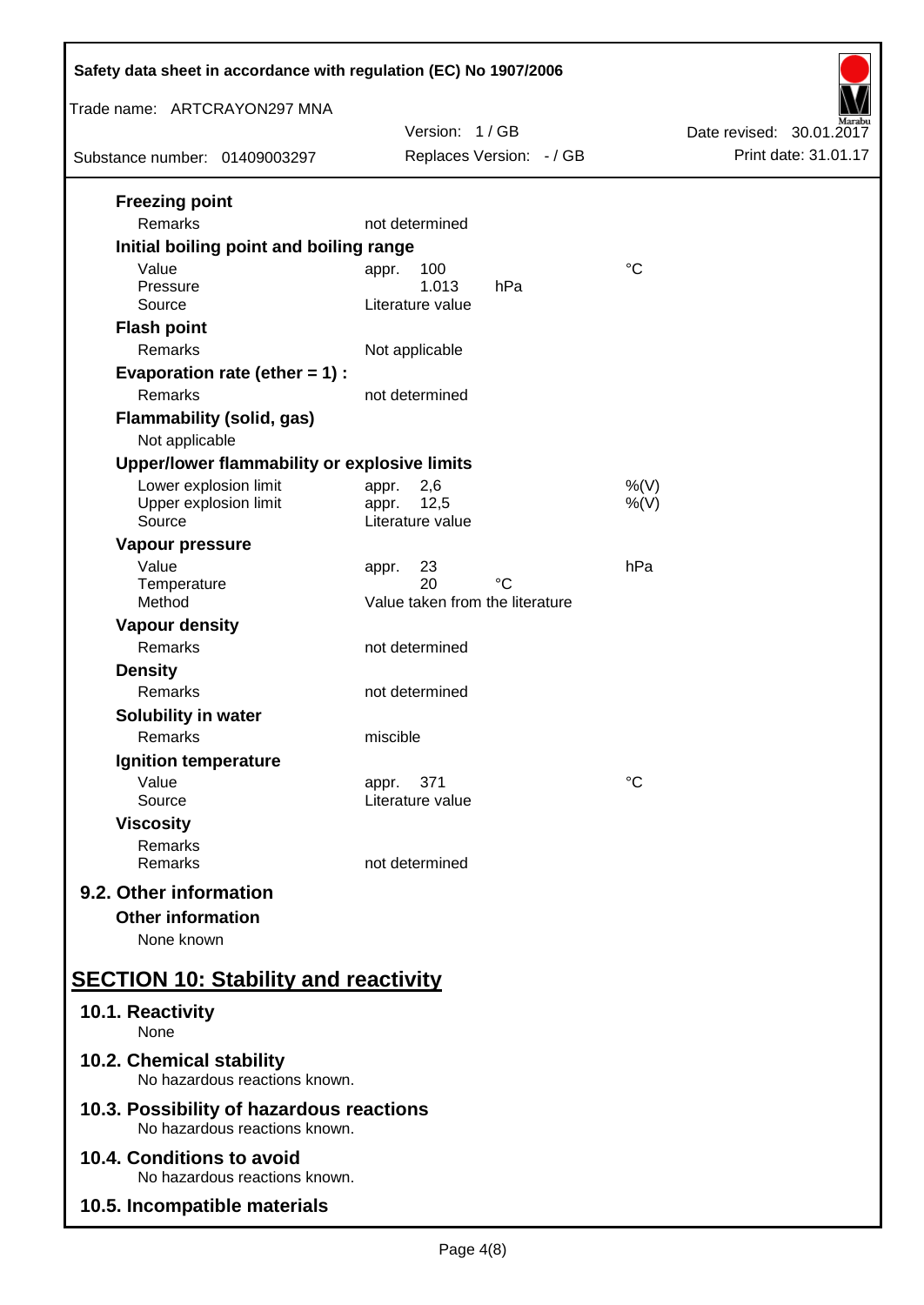|                                                                                                | Safety data sheet in accordance with regulation (EC) No 1907/2006                                  |                          |
|------------------------------------------------------------------------------------------------|----------------------------------------------------------------------------------------------------|--------------------------|
| Trade name: ARTCRAYON297 MNA                                                                   |                                                                                                    |                          |
|                                                                                                | Version: 1/GB                                                                                      | Date revised: 30.01.2017 |
| Substance number: 01409003297                                                                  | Replaces Version: - / GB                                                                           | Print date: 31.01.17     |
| None                                                                                           |                                                                                                    |                          |
| 10.6. Hazardous decomposition products<br>No hazardous decomposition products known.           |                                                                                                    |                          |
| <b>SECTION 11: Toxicological information</b>                                                   |                                                                                                    |                          |
| 11.1. Information on toxicological effects                                                     |                                                                                                    |                          |
| <b>Acute oral toxicity</b>                                                                     |                                                                                                    |                          |
| Remarks                                                                                        | Based on available data, the classification criteria are not met.                                  |                          |
| <b>Acute dermal toxicity</b>                                                                   |                                                                                                    |                          |
| Remarks                                                                                        | Based on available data, the classification criteria are not met.                                  |                          |
| <b>Acute inhalational toxicity</b>                                                             |                                                                                                    |                          |
| Remarks                                                                                        | Based on available data, the classification criteria are not met.                                  |                          |
| <b>Skin corrosion/irritation</b>                                                               |                                                                                                    |                          |
| Remarks                                                                                        | Based on available data, the classification criteria are not met.                                  |                          |
| Serious eye damage/irritation                                                                  |                                                                                                    |                          |
| Remarks                                                                                        | Based on available data, the classification criteria are not met.                                  |                          |
| <b>Sensitization</b>                                                                           |                                                                                                    |                          |
| Remarks                                                                                        | Based on available data, the classification criteria are not met.                                  |                          |
| <b>Mutagenicity</b>                                                                            |                                                                                                    |                          |
| Remarks                                                                                        | Based on available data, the classification criteria are not met.                                  |                          |
| <b>Reproductive toxicity</b><br>Remarks                                                        |                                                                                                    |                          |
|                                                                                                | Based on available data, the classification criteria are not met.                                  |                          |
| Carcinogenicity<br>Remarks                                                                     | Based on available data, the classification criteria are not met.                                  |                          |
| <b>Specific Target Organ Toxicity (STOT)</b>                                                   |                                                                                                    |                          |
|                                                                                                |                                                                                                    |                          |
| <b>Single exposure</b><br>Remarks                                                              | Based on available data, the classification criteria are not met.                                  |                          |
| <b>Repeated exposure</b><br>Remarks                                                            | Based on available data, the classification criteria are not met.                                  |                          |
| <b>Aspiration hazard</b>                                                                       |                                                                                                    |                          |
|                                                                                                | Based on available data, the classification criteria are not met.                                  |                          |
| <b>Experience in practice</b>                                                                  |                                                                                                    |                          |
| risk to health can be expected.                                                                | Provided all the recommended protective and safety precautions are taken, experience shows that no |                          |
| <b>Other information</b>                                                                       |                                                                                                    |                          |
| There are no data available on the mixture itself.<br>Directive 1999/45/EC and not classified. | The mixture has been assessed following the conventional method of the Dangerous Preparations      |                          |
| <b>SECTION 12: Ecological information</b>                                                      |                                                                                                    |                          |
| 12.1. Toxicity                                                                                 |                                                                                                    |                          |
| <b>General information</b>                                                                     |                                                                                                    |                          |

There are no data available on the mixture itself.Do not allow to enter drains or water courses.The mixture has been assessed following the summation method of the CLP Regulation (EC) No 1272/2008 and is not classified as dangerous for the environment.

# **12.2. Persistence and degradability**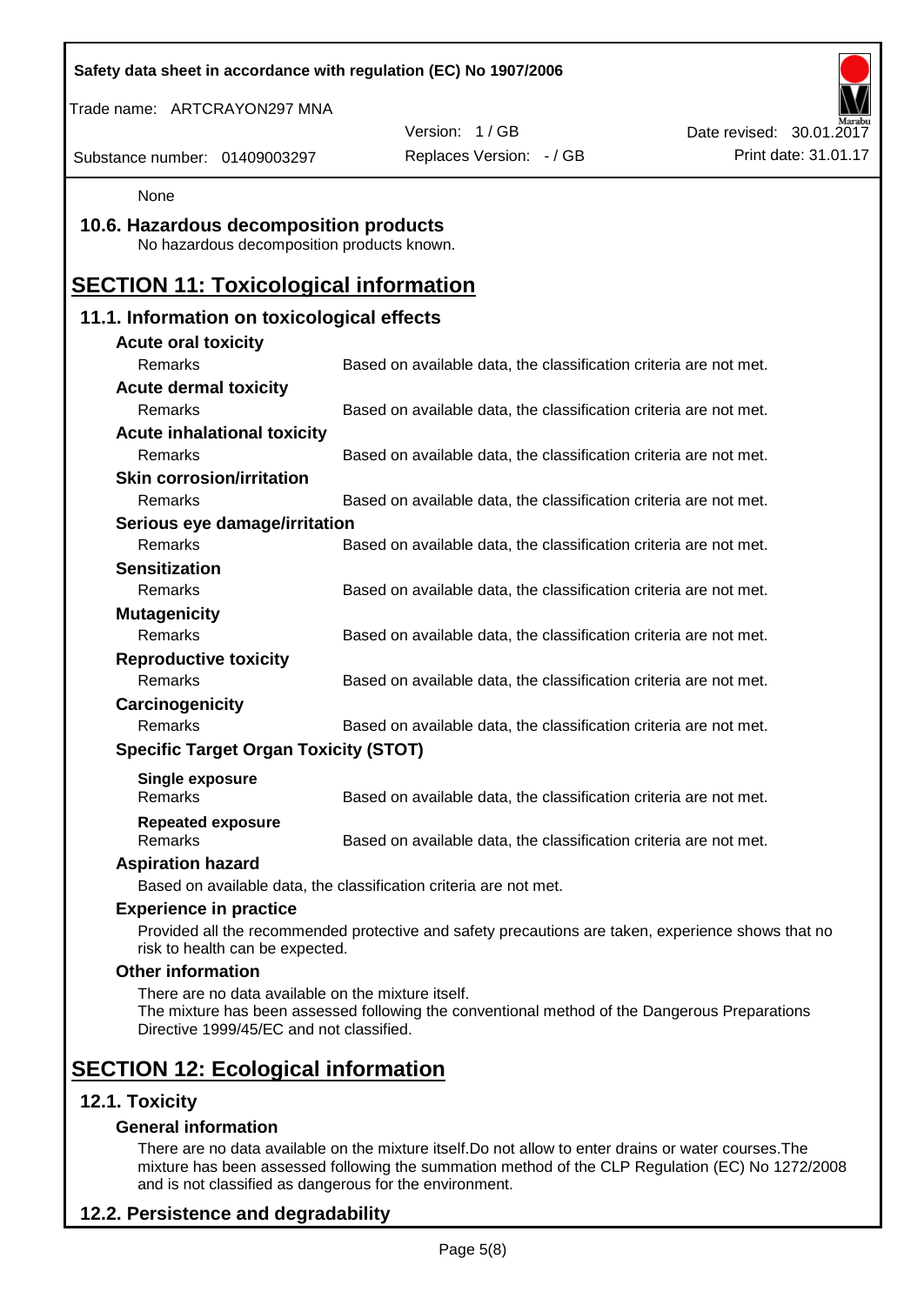| Safety data sheet in accordance with regulation (EC) No 1907/2006 |                                                                                                       |                                                  |
|-------------------------------------------------------------------|-------------------------------------------------------------------------------------------------------|--------------------------------------------------|
| Trade name: ARTCRAYON297 MNA                                      |                                                                                                       |                                                  |
| Substance number: 01409003297                                     | Version: 1/GB<br>Replaces Version: - / GB                                                             | Date revised: 30.01.2017<br>Print date: 31.01.17 |
|                                                                   |                                                                                                       |                                                  |
| <b>General information</b>                                        |                                                                                                       |                                                  |
| There are no data available on the mixture itself.                |                                                                                                       |                                                  |
| 12.3. Bioaccumulative potential<br><b>General information</b>     |                                                                                                       |                                                  |
| There are no data available on the mixture itself.                |                                                                                                       |                                                  |
| 12.4. Mobility in soil                                            |                                                                                                       |                                                  |
| <b>General information</b>                                        |                                                                                                       |                                                  |
| There are no data available on the mixture itself.                |                                                                                                       |                                                  |
| 12.5. Results of PBT and vPvB assessment                          |                                                                                                       |                                                  |
| <b>General information</b>                                        |                                                                                                       |                                                  |
| There are no data available on the mixture itself.                |                                                                                                       |                                                  |
| 12.6. Other adverse effects<br><b>General information</b>         |                                                                                                       |                                                  |
| There are no data available on the mixture itself.                |                                                                                                       |                                                  |
|                                                                   |                                                                                                       |                                                  |
| <b>SECTION 13: Disposal considerations</b>                        |                                                                                                       |                                                  |
| 13.1. Waste treatment methods                                     |                                                                                                       |                                                  |
| Disposal recommendations for the product                          | The product can be placed with other household refuse. Small residues in containers can be washed-out |                                                  |
| with water and put into the drainage system.                      |                                                                                                       |                                                  |
| Disposal recommendations for packaging                            |                                                                                                       |                                                  |
| Completely emptied packagings can be given for recycling.         | Packaging that cannot be cleaned should be disposed off as product waste.                             |                                                  |
| <b>SECTION 14: Transport information</b>                          |                                                                                                       |                                                  |
| <b>Land transport ADR/RID</b>                                     |                                                                                                       |                                                  |
| Non-dangerous goods<br>14.1. UN number                            |                                                                                                       |                                                  |
| $UN -$                                                            |                                                                                                       |                                                  |
| 14.2. UN proper shipping name                                     |                                                                                                       |                                                  |
| 14.3. Transport hazard class(es)<br>Class                         |                                                                                                       |                                                  |
| Label                                                             |                                                                                                       |                                                  |
| 14.4. Packing group<br>Packing group                              |                                                                                                       |                                                  |
| Transport category                                                | 0                                                                                                     |                                                  |
| 14.5. Environmental hazards                                       |                                                                                                       |                                                  |
| <b>Marine transport IMDG/GGVSee</b>                               |                                                                                                       |                                                  |
|                                                                   | The product does not constitute a hazardous substance in sea transport.                               |                                                  |
| 14.1. UN number<br>$UN -$                                         |                                                                                                       |                                                  |
| 14.2. UN proper shipping name                                     |                                                                                                       |                                                  |
| 14.3. Transport hazard class(es)                                  |                                                                                                       |                                                  |
| Class                                                             |                                                                                                       |                                                  |
| Subsidiary risk                                                   |                                                                                                       |                                                  |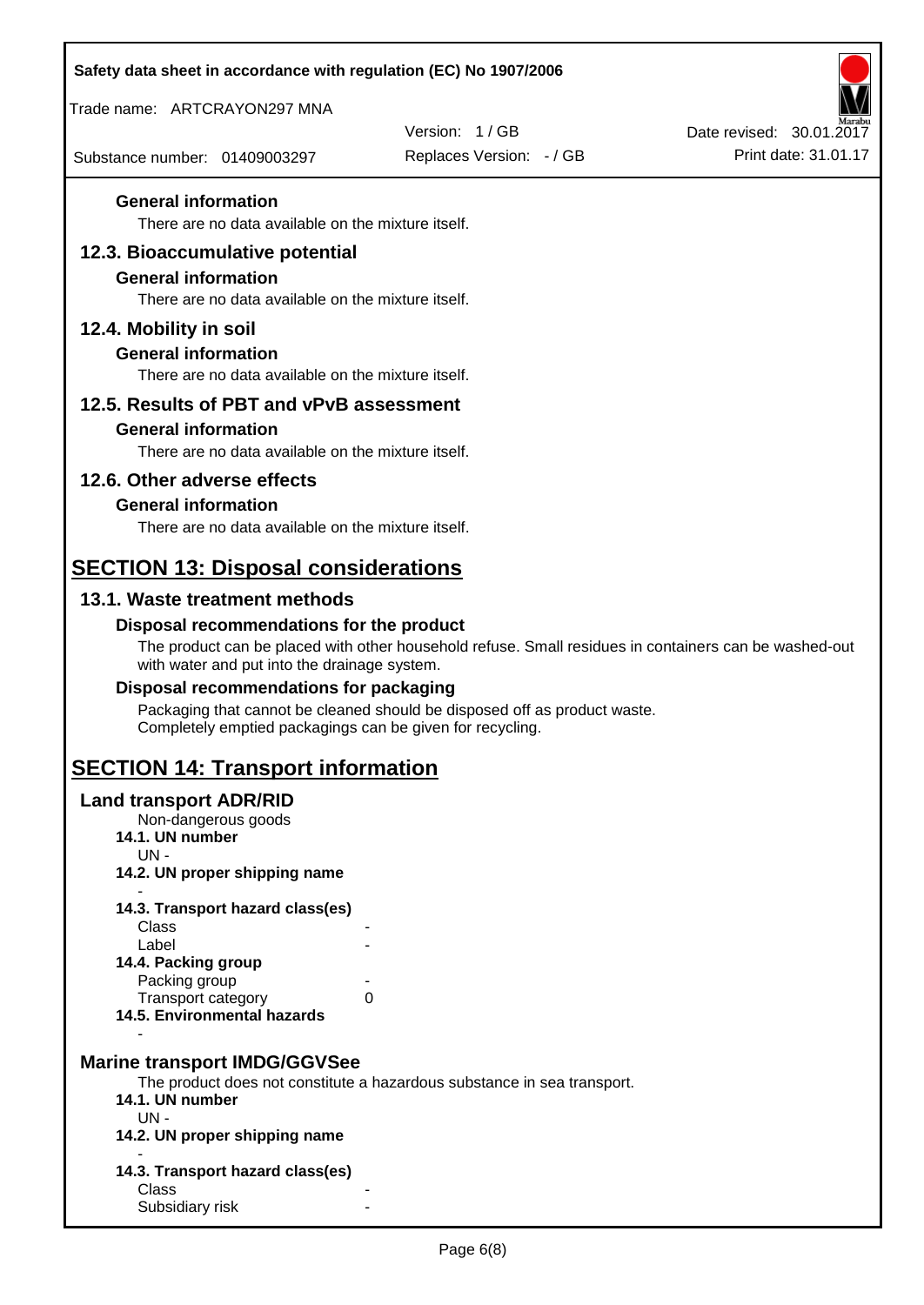|                                                      | Safety data sheet in accordance with regulation (EC) No 1907/2006                                            |      |                                                                                                     |                                                                                                       |
|------------------------------------------------------|--------------------------------------------------------------------------------------------------------------|------|-----------------------------------------------------------------------------------------------------|-------------------------------------------------------------------------------------------------------|
| Trade name: ARTCRAYON297 MNA                         |                                                                                                              |      |                                                                                                     |                                                                                                       |
|                                                      |                                                                                                              |      | Version: 1/GB                                                                                       | Date revised: 30.01.2017                                                                              |
| Substance number: 01409003297                        |                                                                                                              |      | Replaces Version: - / GB                                                                            | Print date: 31.01.17                                                                                  |
| 14.4. Packing group                                  |                                                                                                              |      |                                                                                                     |                                                                                                       |
| Packing group                                        | 14.5. Environmental hazards                                                                                  |      |                                                                                                     |                                                                                                       |
| no                                                   |                                                                                                              |      |                                                                                                     |                                                                                                       |
| <b>Air transport ICAO/IATA</b>                       |                                                                                                              |      |                                                                                                     |                                                                                                       |
|                                                      |                                                                                                              |      | The product does not constitute a hazardous substance in air transport.                             |                                                                                                       |
| 14.1. UN number<br>UN-                               |                                                                                                              |      |                                                                                                     |                                                                                                       |
|                                                      | 14.2. UN proper shipping name                                                                                |      |                                                                                                     |                                                                                                       |
|                                                      | 14.3. Transport hazard class(es)                                                                             |      |                                                                                                     |                                                                                                       |
| Class                                                |                                                                                                              |      |                                                                                                     |                                                                                                       |
| Subsidiary risk                                      |                                                                                                              |      |                                                                                                     |                                                                                                       |
| 14.4. Packing group<br>Packing group                 |                                                                                                              |      |                                                                                                     |                                                                                                       |
|                                                      | 14.5. Environmental hazards                                                                                  |      |                                                                                                     |                                                                                                       |
|                                                      |                                                                                                              |      |                                                                                                     |                                                                                                       |
|                                                      | Information for all modes of transport<br>14.6. Special precautions for user                                 |      |                                                                                                     |                                                                                                       |
|                                                      | Transport within the user's premises:                                                                        |      |                                                                                                     |                                                                                                       |
|                                                      | Always transport in closed containers that are upright and secure.                                           |      |                                                                                                     |                                                                                                       |
|                                                      |                                                                                                              |      |                                                                                                     | Ensure that persons transporting the product know what to do in the event of an accident or spillage. |
| <b>Other information</b>                             |                                                                                                              |      | 14.7. Transport in bulk according to Annex II of Marpol and the IBC Code                            |                                                                                                       |
| no                                                   |                                                                                                              |      |                                                                                                     |                                                                                                       |
|                                                      |                                                                                                              |      |                                                                                                     |                                                                                                       |
|                                                      | <b>SECTION 15: Regulatory information</b>                                                                    |      |                                                                                                     |                                                                                                       |
| or mixture                                           |                                                                                                              |      |                                                                                                     | 15.1. Safety, health and environmental regulations/legislation specific for the substance             |
|                                                      |                                                                                                              |      |                                                                                                     |                                                                                                       |
| <b>VOC</b>                                           |                                                                                                              | 13,5 | %                                                                                                   |                                                                                                       |
| VOC (EU)<br><b>Other information</b>                 |                                                                                                              |      |                                                                                                     |                                                                                                       |
|                                                      |                                                                                                              |      | The product does not contain substances of very high concern (SVHC).                                |                                                                                                       |
| <b>Other information</b>                             |                                                                                                              |      |                                                                                                     |                                                                                                       |
|                                                      | All components are contained in the TSCA inventory or exempted.                                              |      |                                                                                                     |                                                                                                       |
|                                                      | All components are contained in the AICS inventory.                                                          |      |                                                                                                     |                                                                                                       |
| All components are contained in the PICCS inventory. |                                                                                                              |      |                                                                                                     |                                                                                                       |
|                                                      | All components are contained in the DSL inventory.                                                           |      |                                                                                                     |                                                                                                       |
|                                                      | All components are contained in the IECSC inventory.<br>All components are contained in the NZIOC inventory. |      |                                                                                                     |                                                                                                       |
|                                                      | All components are contained in the ENCS inventory.                                                          |      |                                                                                                     |                                                                                                       |
|                                                      | All components are contained in the ECL inventory.                                                           |      |                                                                                                     |                                                                                                       |
|                                                      | 15.2. Chemical safety assessment                                                                             |      |                                                                                                     |                                                                                                       |
|                                                      |                                                                                                              |      | For this preparation a chemical safety assessment has not been carried out.                         |                                                                                                       |
|                                                      |                                                                                                              |      |                                                                                                     |                                                                                                       |
|                                                      | <b>SECTION 16: Other information</b>                                                                         |      |                                                                                                     |                                                                                                       |
|                                                      | <b>Supplemental information</b>                                                                              |      |                                                                                                     |                                                                                                       |
|                                                      |                                                                                                              |      | This information is based on our present state of knowledge. However, it should not constitute a    | Relevant changes compared with the previous version of the safety data sheet are marked with: ***     |
|                                                      |                                                                                                              |      | guarantee for any specific product properties and shall not establish a legally valid relationship. |                                                                                                       |

The information in this Safety Data Sheet is based on the present state of knowledge and current